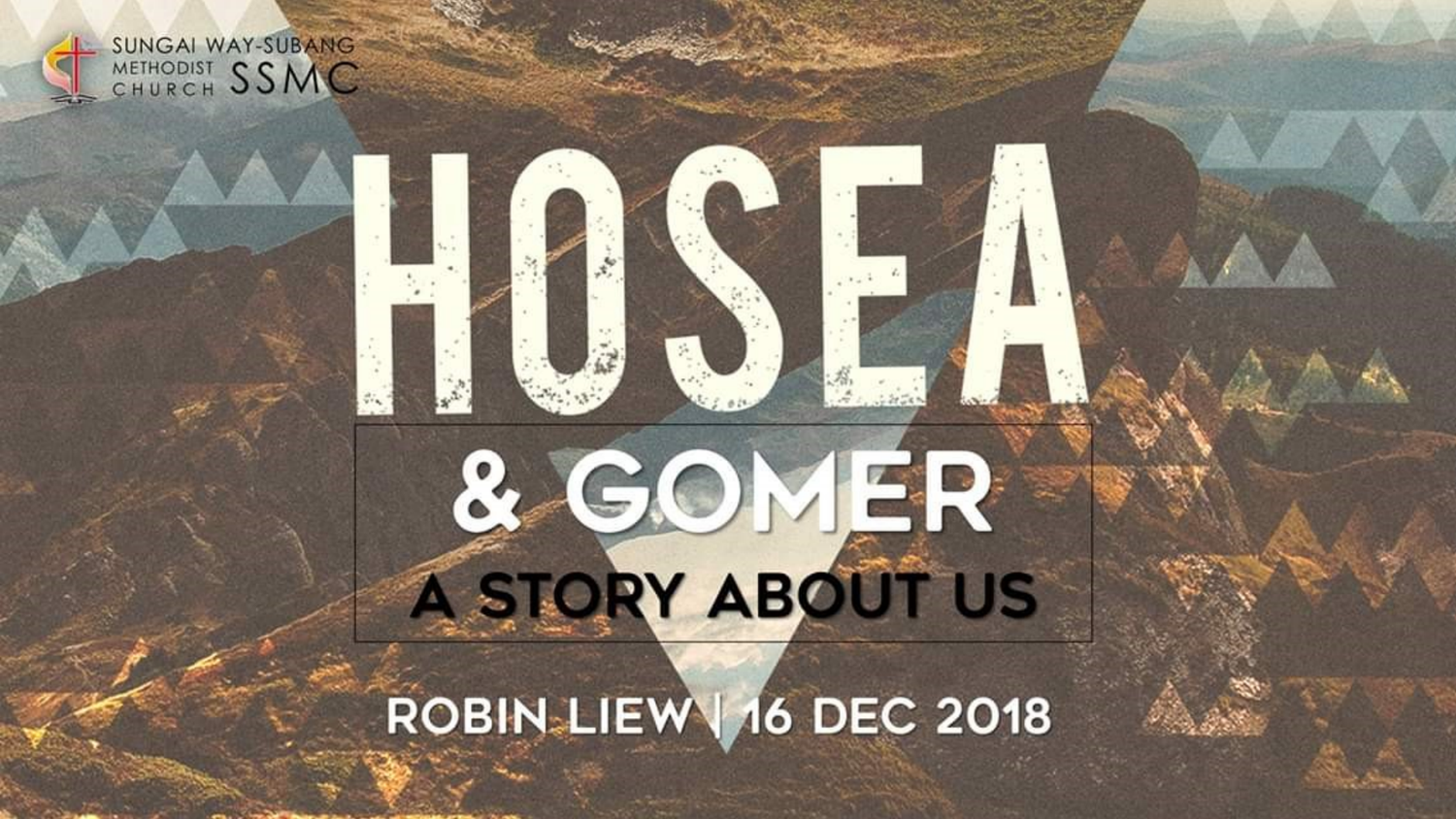## **Hosea**

## **HOSEA + GOMER = GOD + ISRAEL\***

**\* Israel = Northern Kingdom/Ephraim**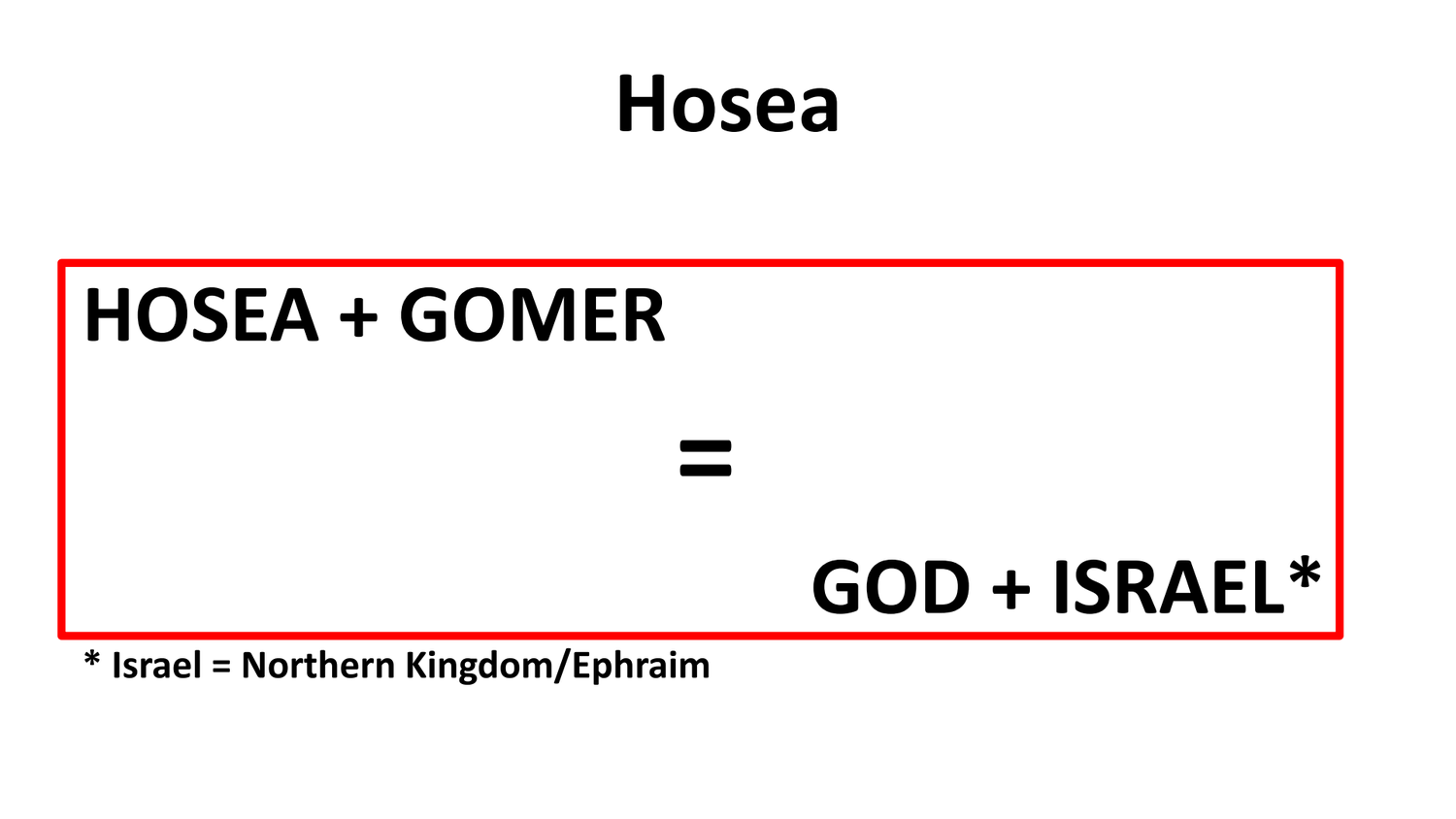| <b>Kings</b>      | Yrs. of Reign      | Dates B.C. |
|-------------------|--------------------|------------|
| Jeroboam I        | 22                 | 976-954    |
| <b>Nadab</b>      | $\overline{2}$     | 954-953    |
| <b>Baasha</b>     | 24                 | 953-930    |
| <b>Elah</b>       | $\overline{2}$     | 930-929    |
| <b>Zimri</b>      | $(7 \text{ days})$ | 929        |
| Omri              | 12                 | 929-918    |
| Ahab              | 21                 | 918-898    |
| <b>Ahaziah</b>    | $\mathbf{1}$       | 898-897    |
| Jehoram (Joram)   | 11                 | 897-885    |
| <b>Jehu</b>       | 28                 | 885-857    |
| Jehoahaz (Joahaz) | 16                 | 857-841    |
| Jehoash (Joash)   | 16                 | 841-825    |
| Jeroboam II       | 40                 | 825-773    |
| <b>Zechariah</b>  | 1/2                | 773-772    |
| <b>Shallum</b>    | $(1$ month)        | 772        |
| <b>Menahem</b>    | 10                 | 772-762    |
| <b>Pekahiah</b>   | $\overline{2}$     | 762-760    |
| Pekah             | 20                 | 760-740    |
| <b>Hoshea</b>     | 9                  | 740-731    |

**He did evil in the eyes of the Lord as his fathers had done.**

**He did not turn away from the sins of Jeroboam, son of Nebat.**

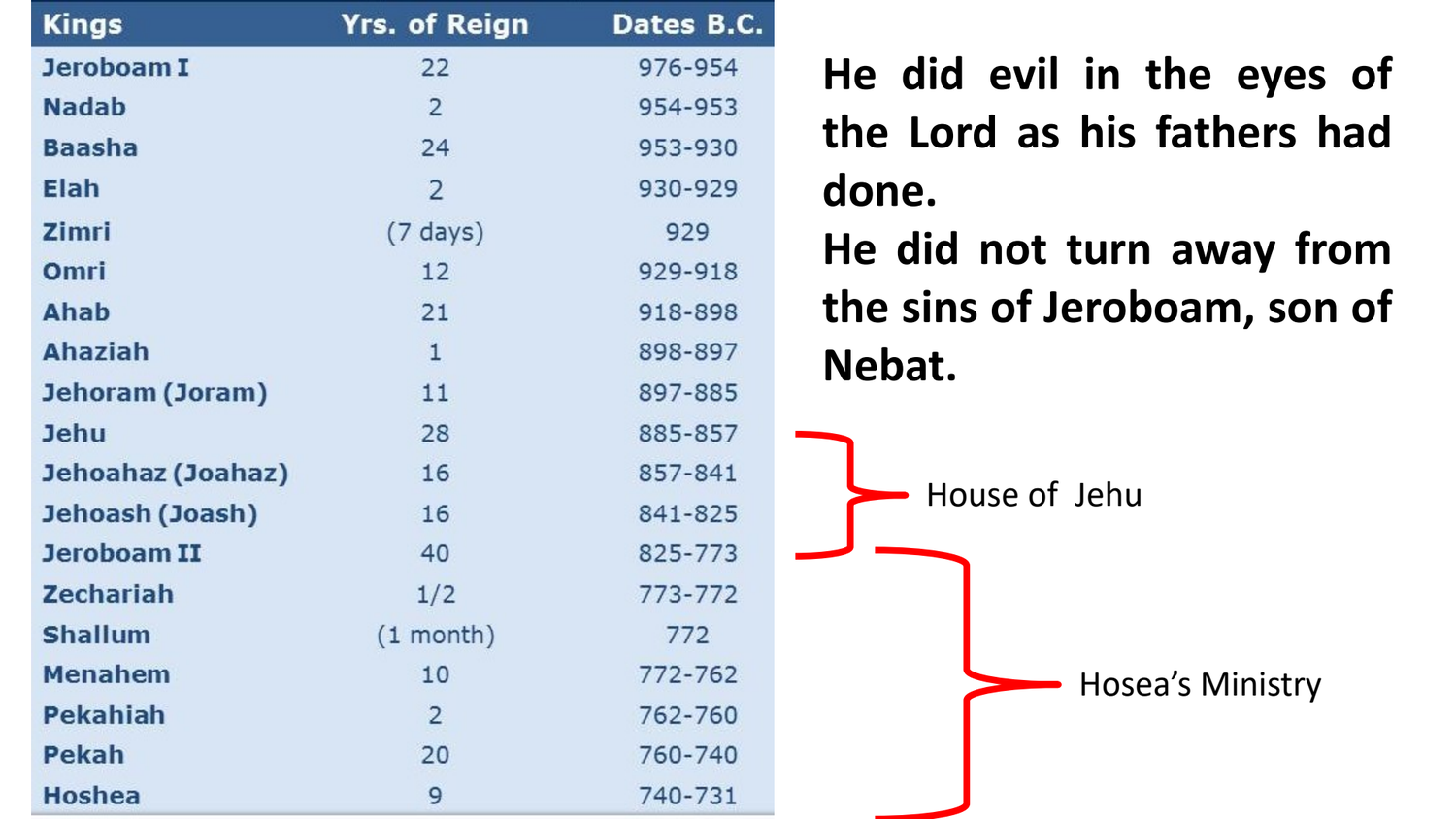## **THEME # 1**

## **PRONOUNCEMENT OF ISRAEL'S SIN AND IMPENDING PUNISHMENT**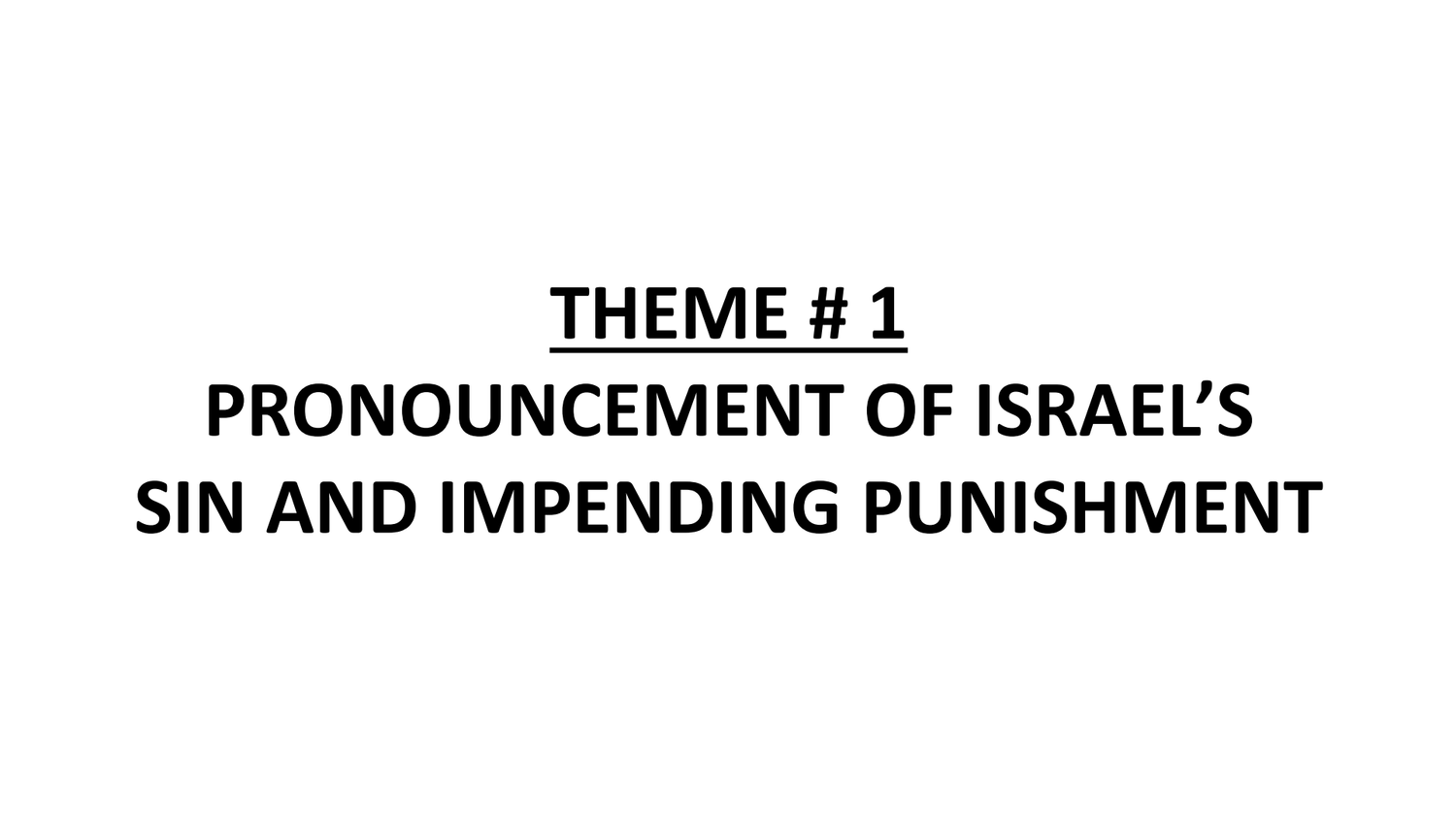**2 When the Lord began to speak through Hosea, the Lord said to him, "Go, take to yourself an adulterous wife and children of unfaithfulness, because the land is guilty of the vilest adultery in departing from the Lord. " 3 So he married Gomer daughter of Diblaim**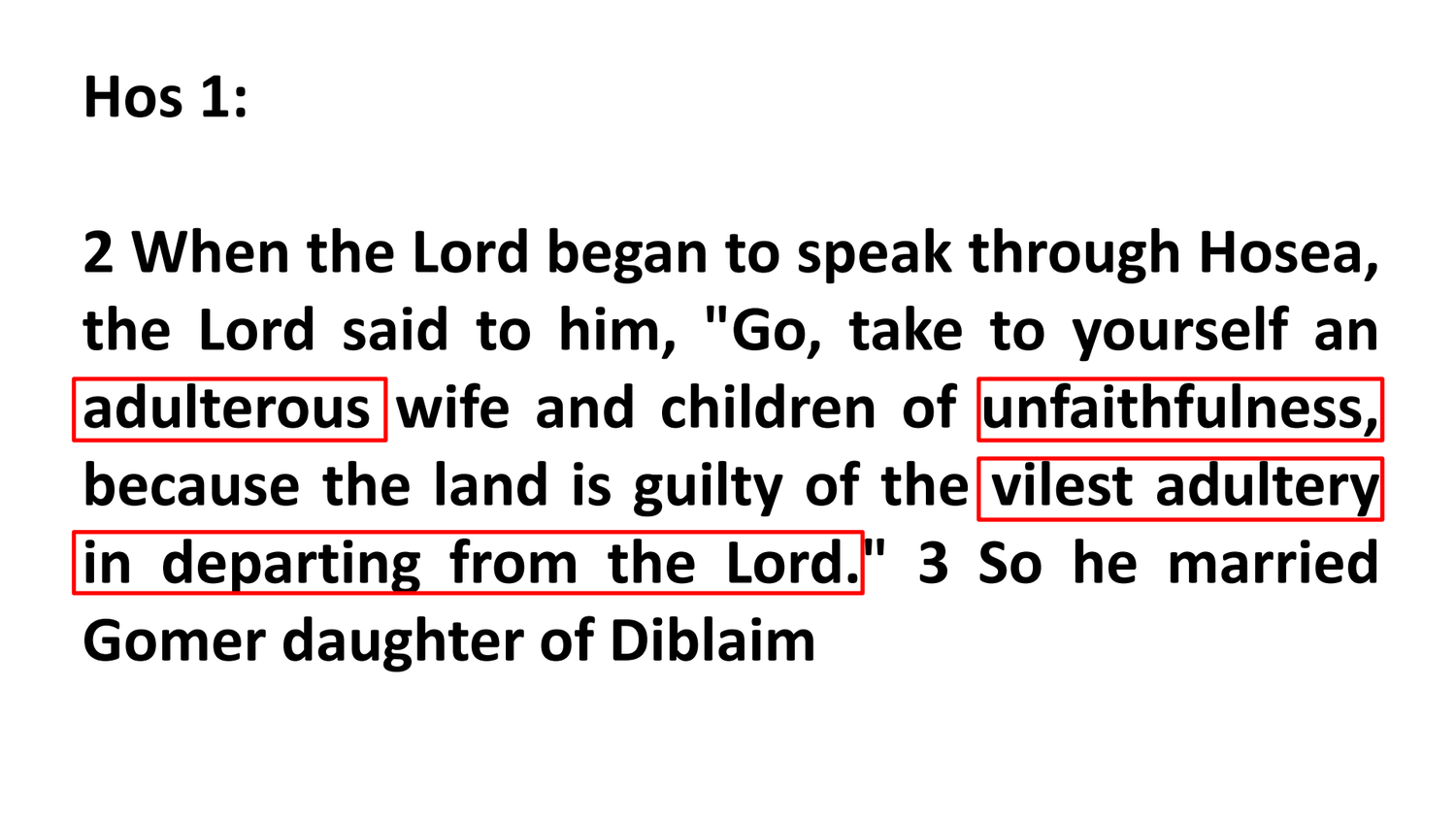## **WHAT SIN ?**

## **ADULTERY UNFAITHFULNESS DEPARTING FROM THE LORD**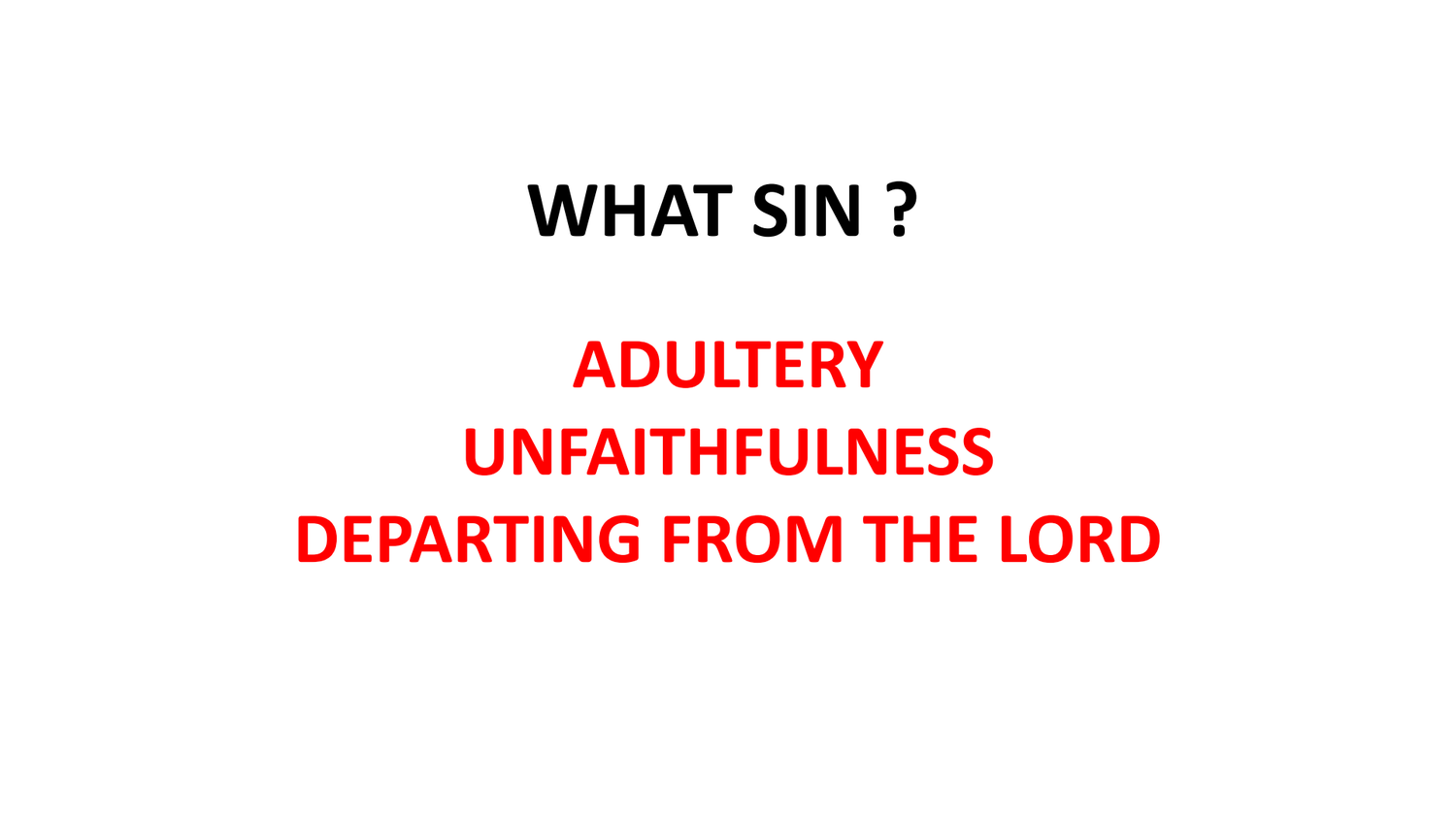## **QUESTION: Is there a 'GOMER' in each of us ?**

#### **TRUTH :**

## **There is a PROPENSITY in everyone of us to be 'Adulterous' and 'Unfaithful'**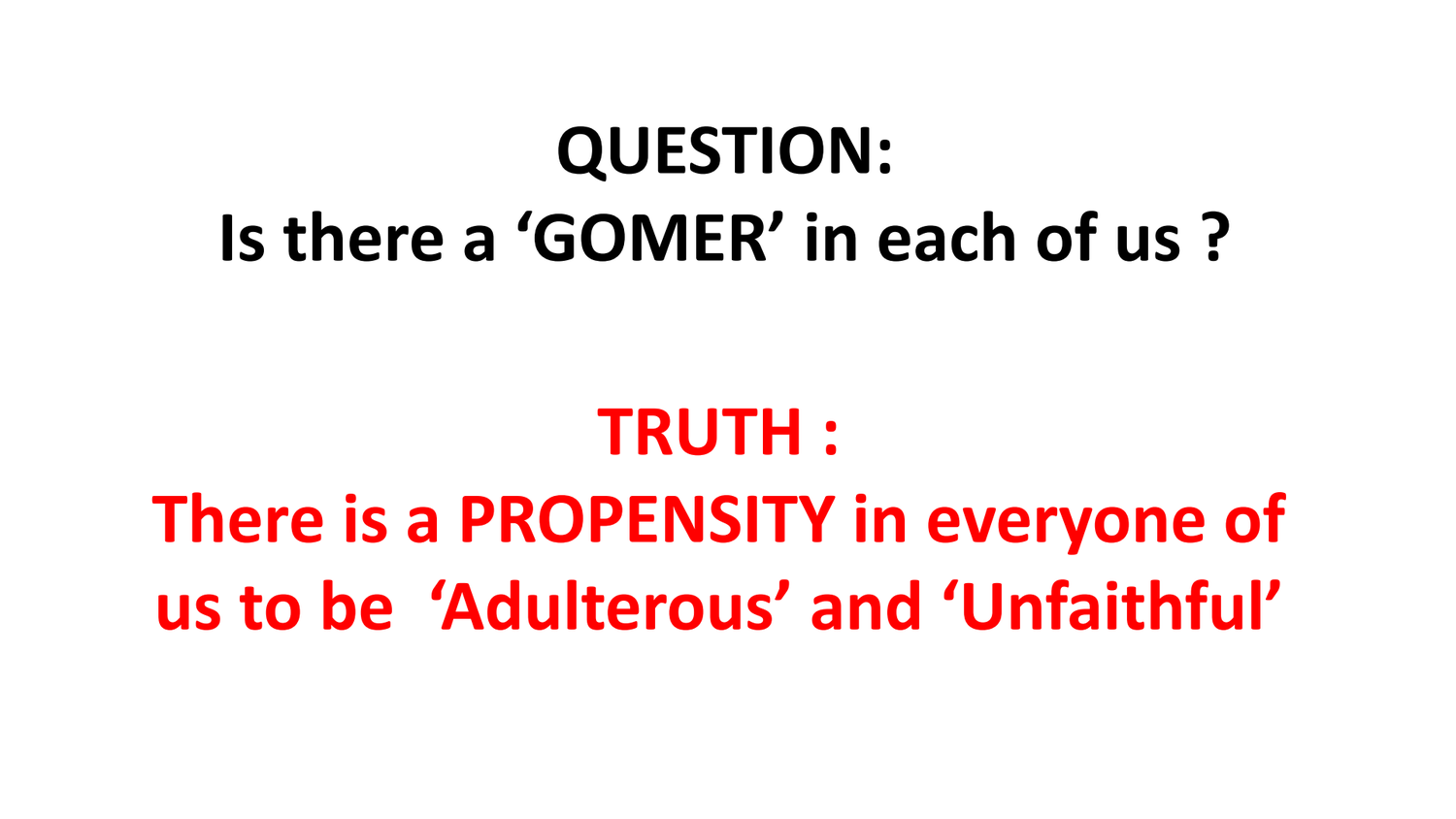#### **COME THOU FOUNT OF EVERY BLESSINGS Robert Robinson**

**O to grace how great a debtor Daily I'm constrained to be! Let Thy goodness, like a [fetter,](https://en.wikipedia.org/wiki/Fetter) Bind my wandering heart to Thee. Prone to wander, Lord, I feel it, Prone to leave the God I love; Here's my heart, O take and seal it, Seal it for Thy courts above.**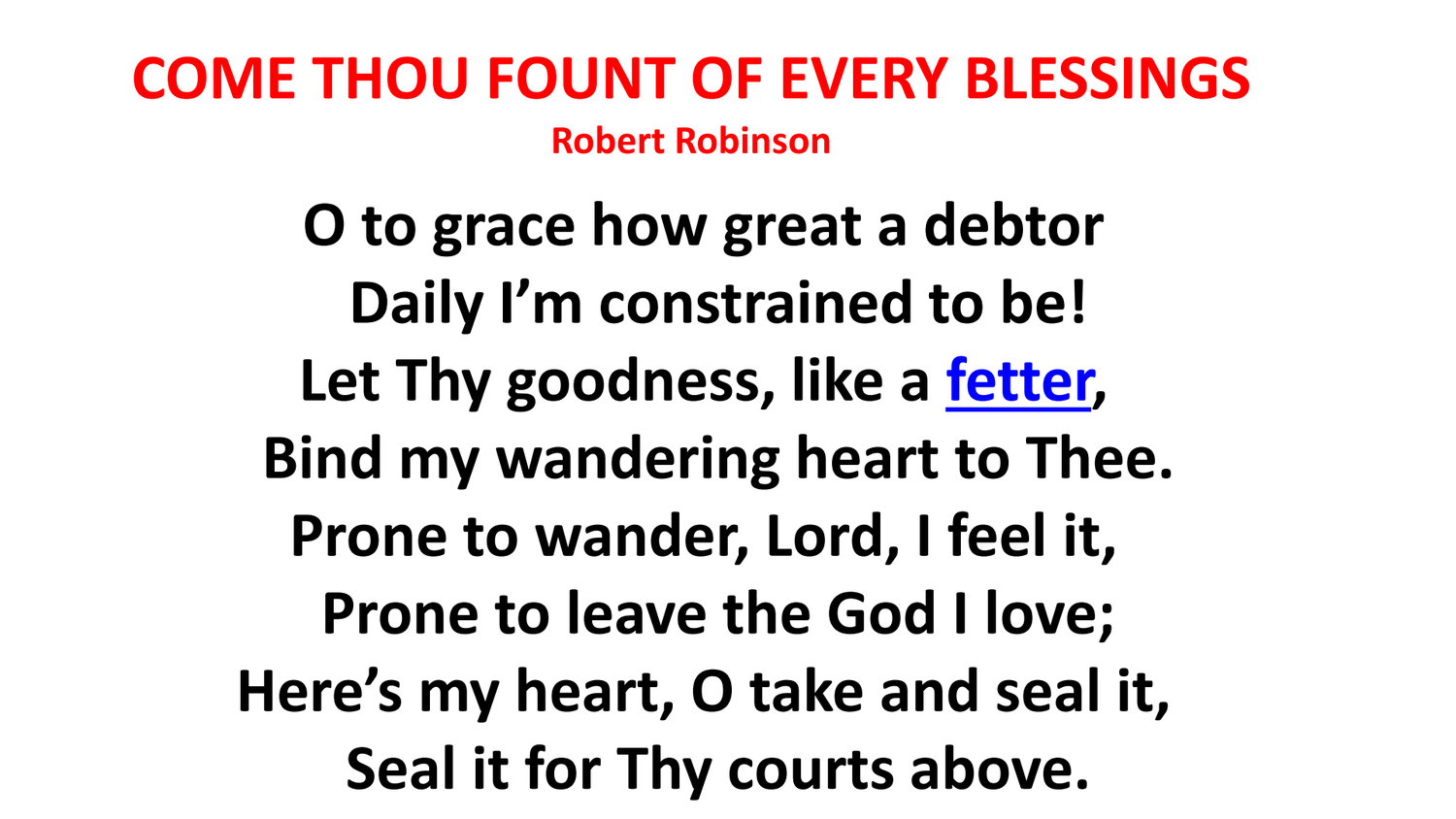#### **IMPENDING PUNISHMENT**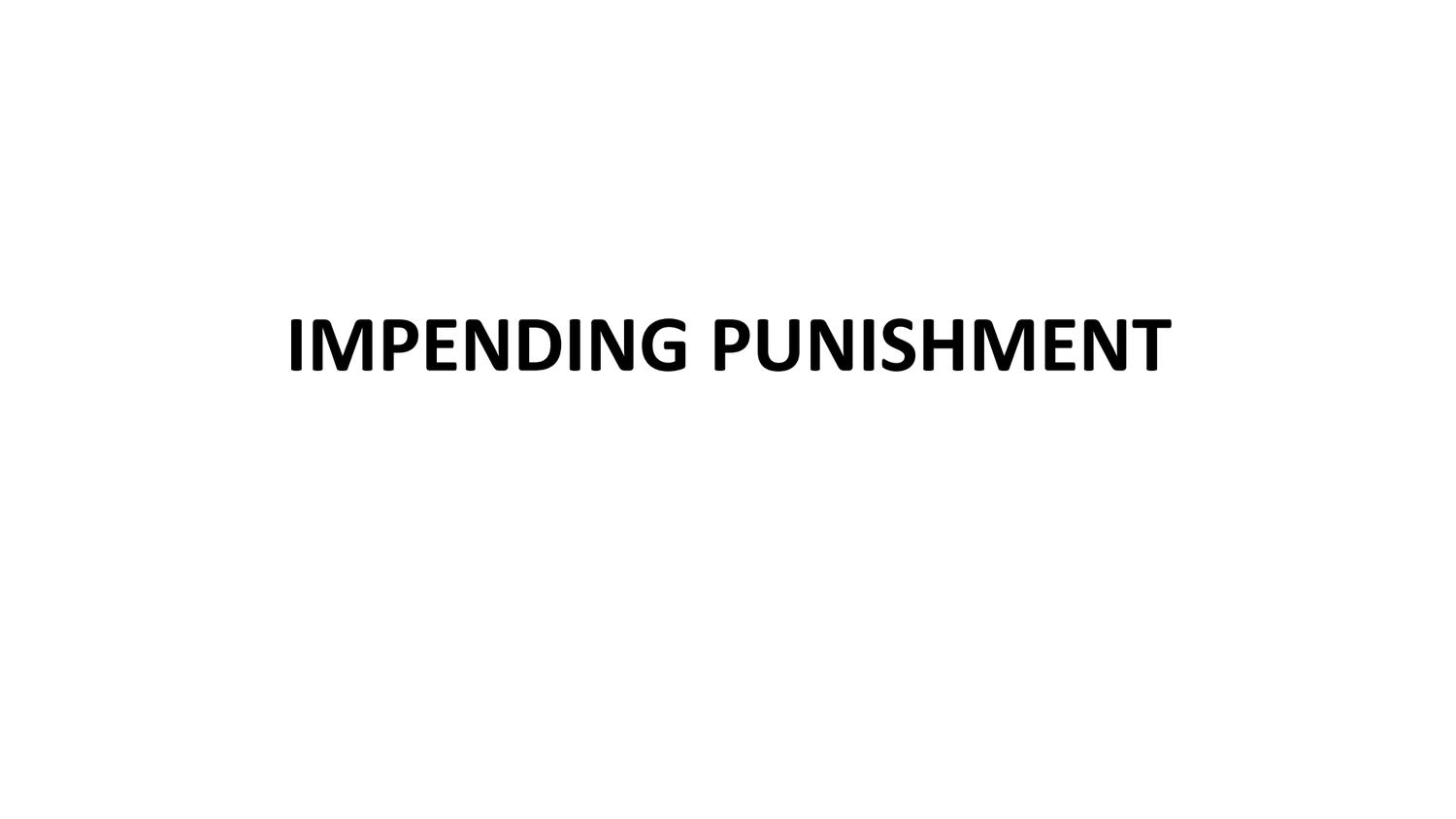• **Hos 1:4-5**

**"Call him Jezreel, because I will soon punish the house of Jehu for the massacre at Jezreel, and I will put an end to the kingdom of Israel. "**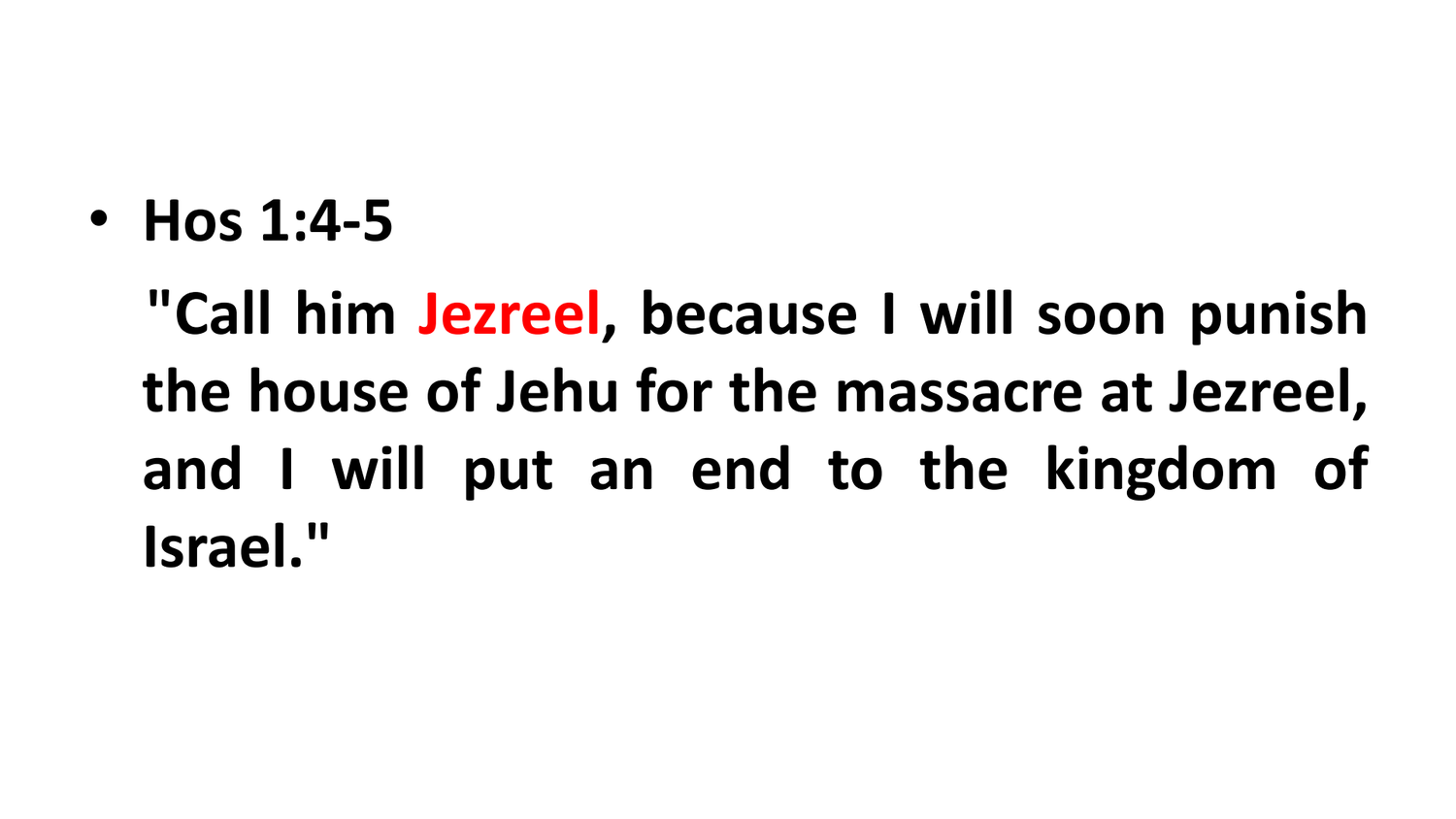• **Hos 1:6**

#### **Lo-Ruhamah, for I will no longer show love to the house of Israel, that I should at all forgive them.**

• **Hos 1:9**

**Lo-Ammi, for you are not my people, and I am not your God.**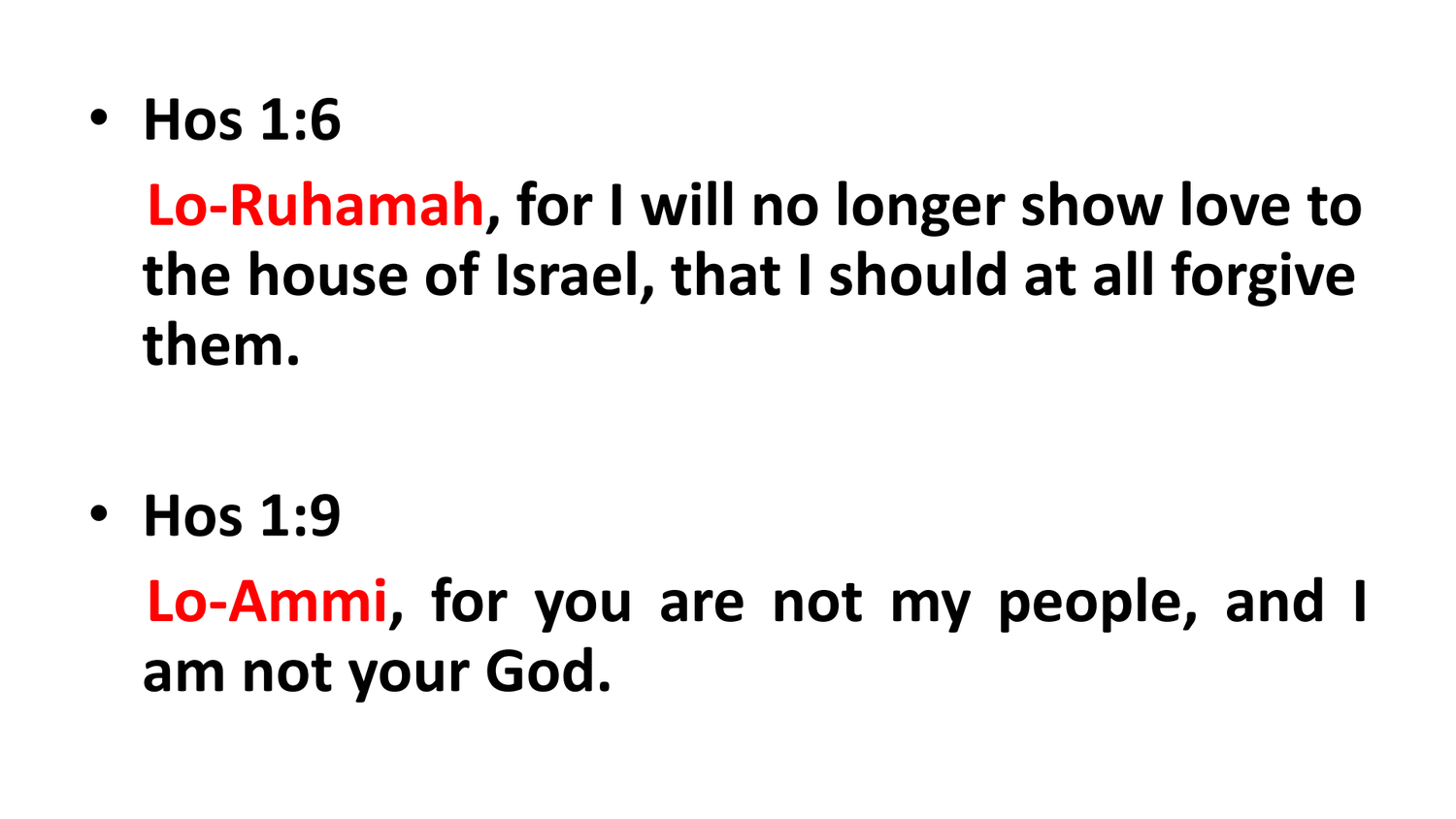#### **SIN and JUDGEMENT/PUNISHMENT**

- **Hosea 2 : 2 – 15**
- **Hosea 4 – 7**
- **Hosea 8 – 10**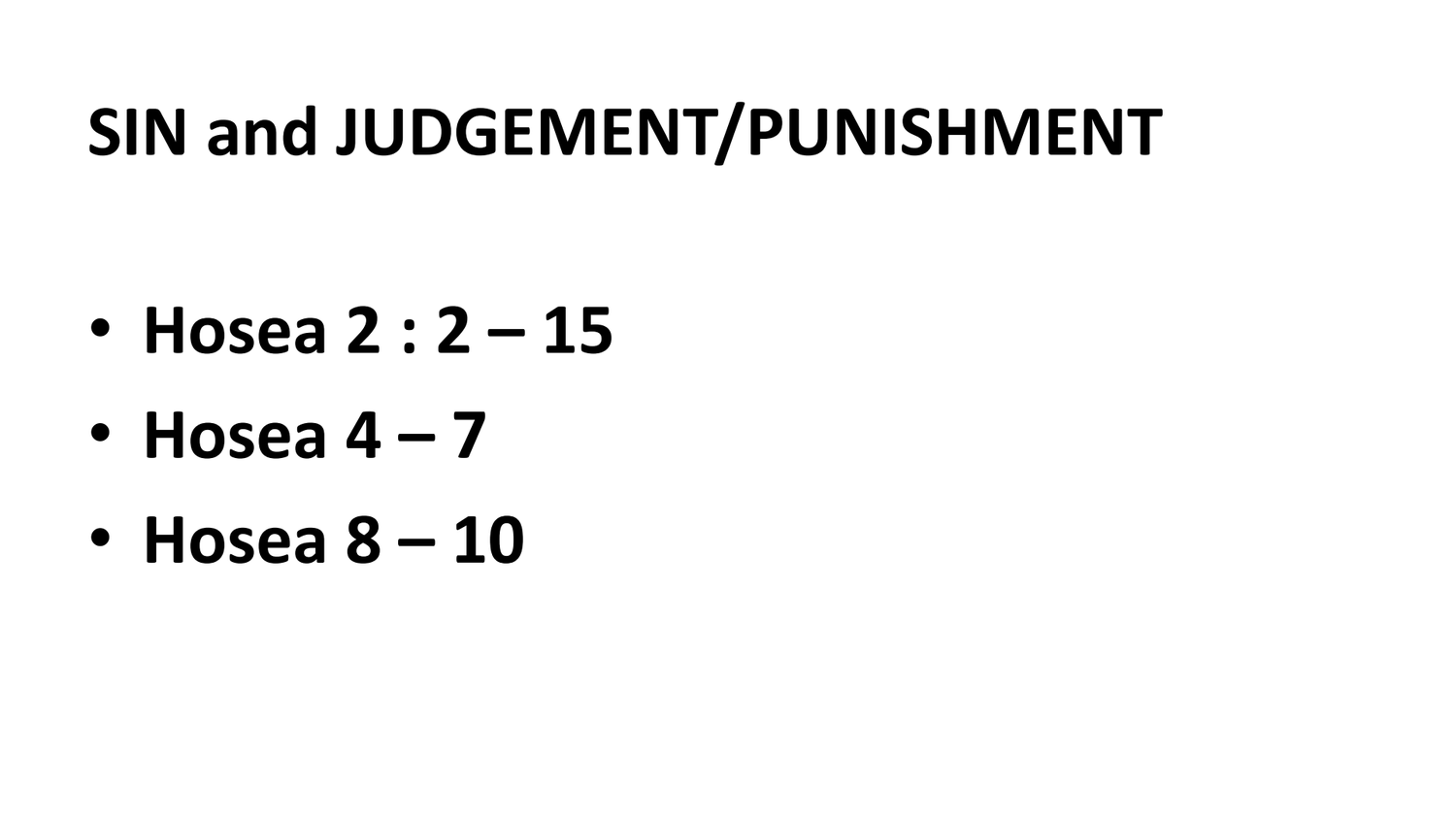## **THEME #2 GOD's RIGHTEOUSNESS, JUSTICE, LOVE AND COMPASSION (Hosea 2:19)**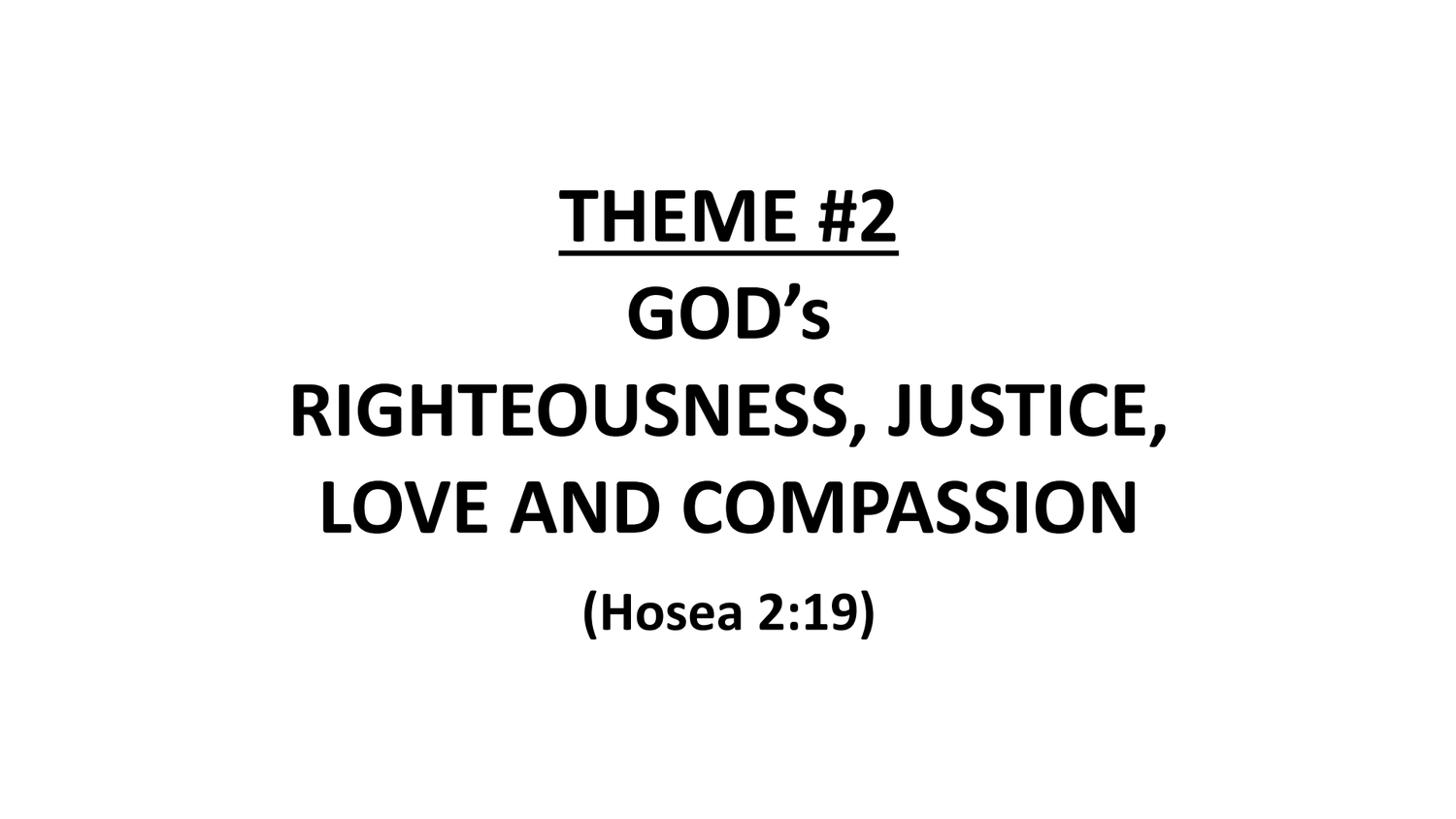## **The HOLINESS of GOD**

- **What does HOLY mean ?**
- **Set apart, stand-alone, beyond and outside of (transcendent), untouched, uncontaminated, morally pure (righteous) …. the immensity , intensity , the over-whelming scale/degree**
- **I the LORD am holy, be holy (Lev 11 : 44, 45)**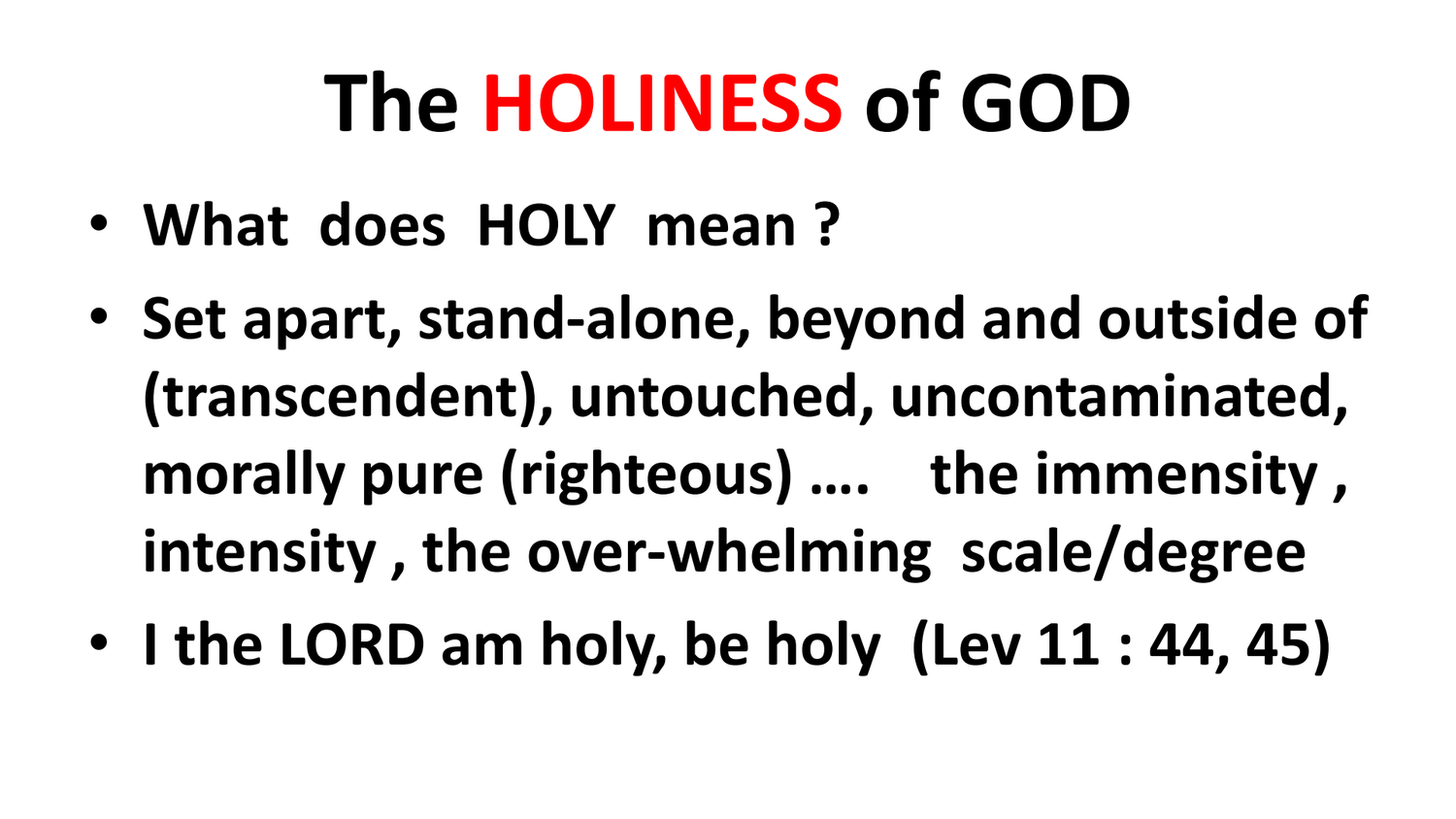## **The HOLINESS of GOD**

#### **Question:**

• **Why was GOD angry ?** 

• **Obviously, Israel does not have a "highview" of God ? Are we the same and why is it important to have a "high view" ?**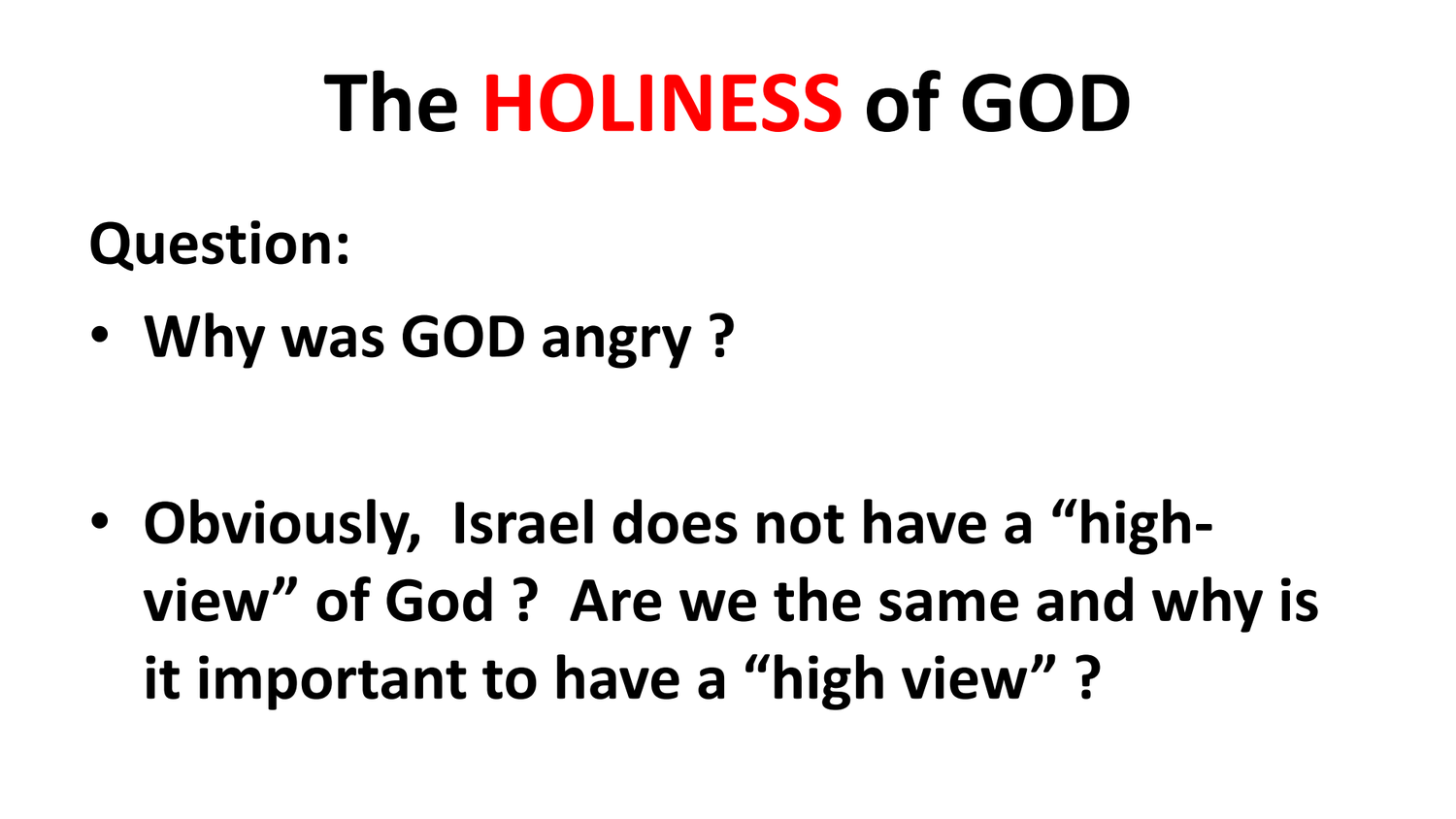## **The JUSTICE of GOD**

- **Demands PUNISHMENT for SIN**
- **There is PENALTY for SIN**
- **CONSEQUENCE of SIN**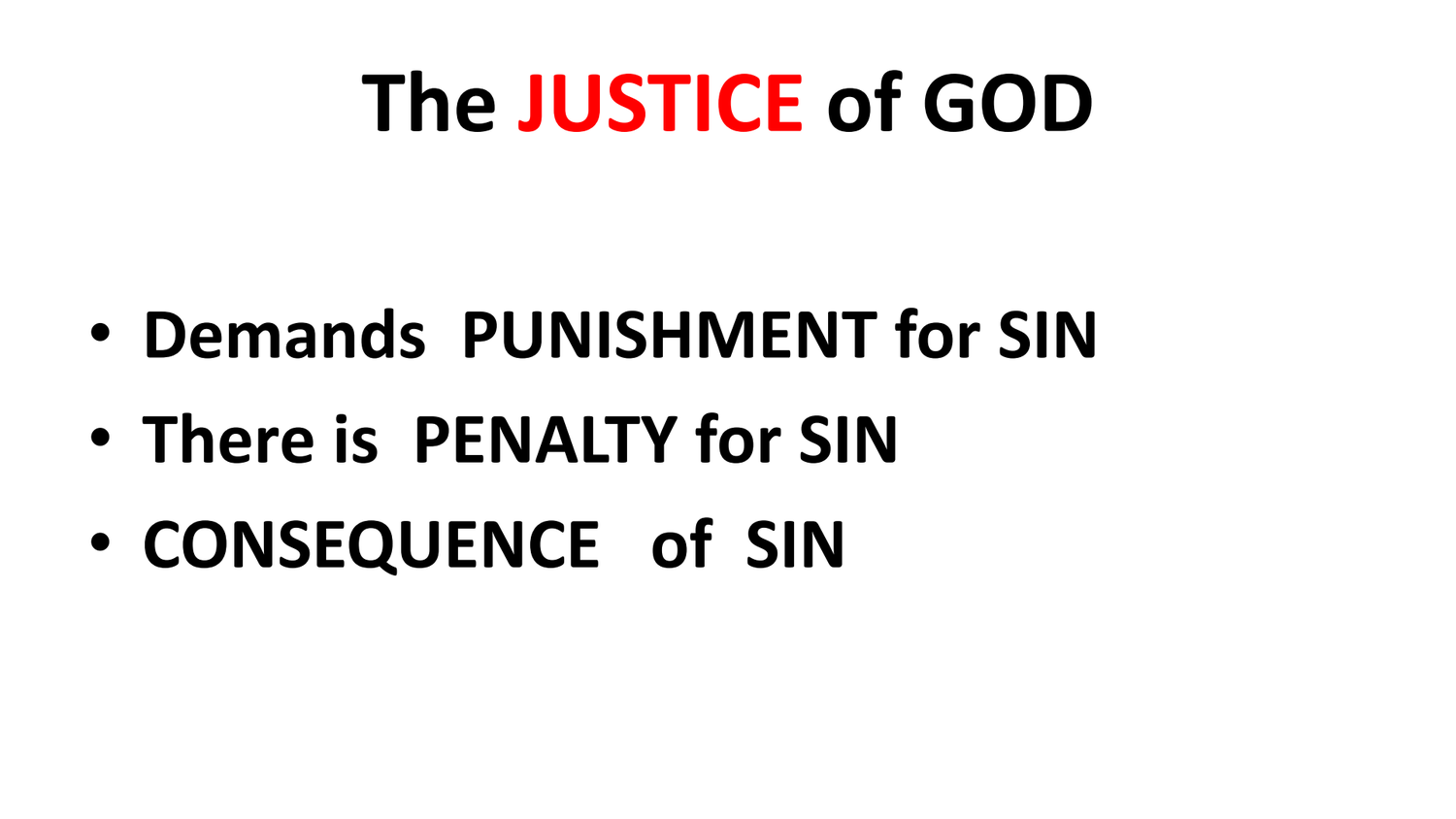## **The JUSTICE of GOD**

#### **Hos 8:7 They sow the wind, they reap the whirlwind. (see 10:12)**

#### **Gal 6:7 Do not be deceived… God cannot be mocked . A man reaps what he sows**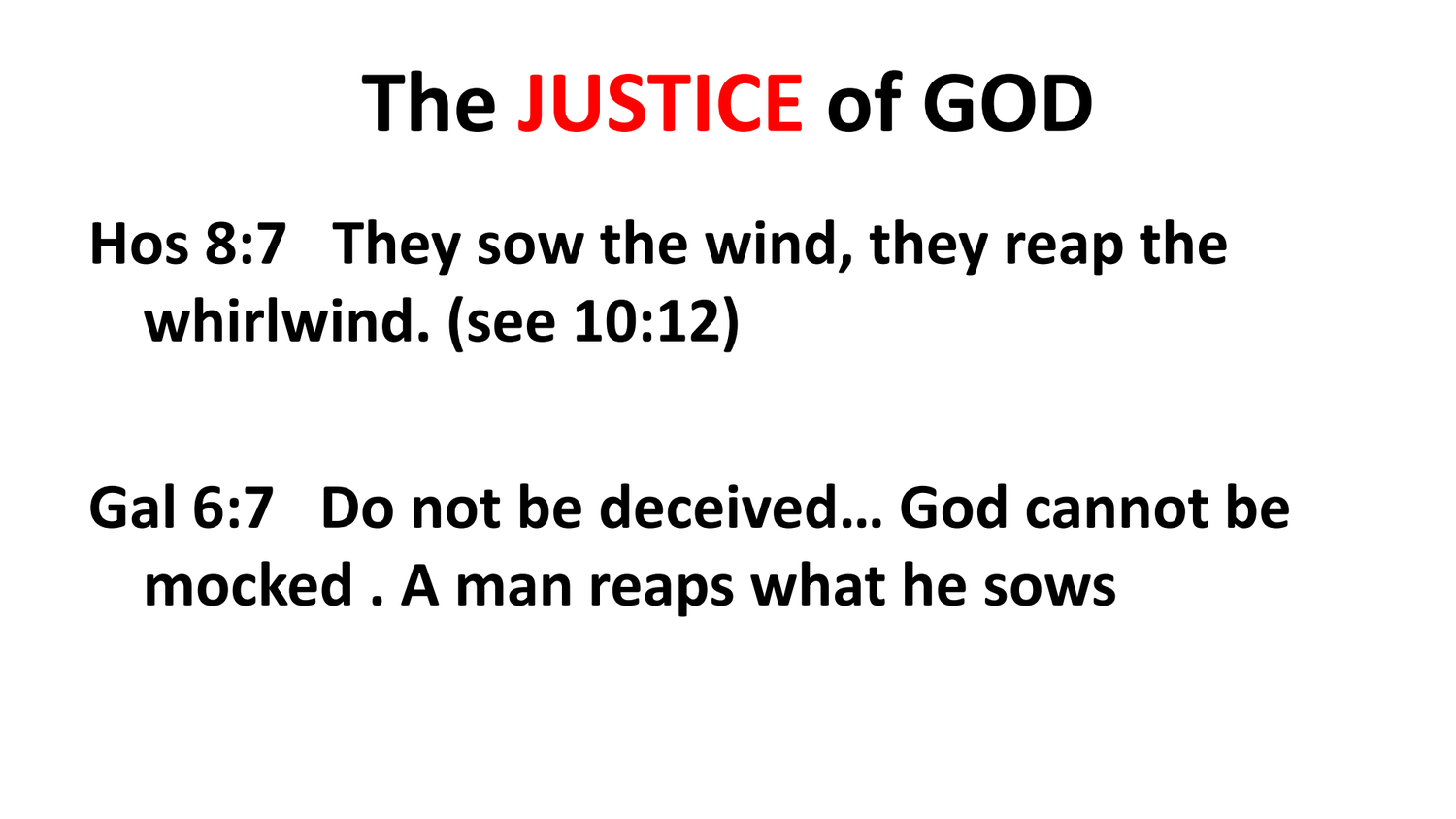## **The LOVE of GOD**

**Hos 3:1-3 The Lord said to me, "Go, show your love to your wife again, though she is loved by another and is an adulteress. Love her as the Lord loves the Israelites, though they turn to other gods and love the sacred raisin cakes. "**

**2 So I bought her for fifteen shekels of silver and about a homer and a lethek of barley.**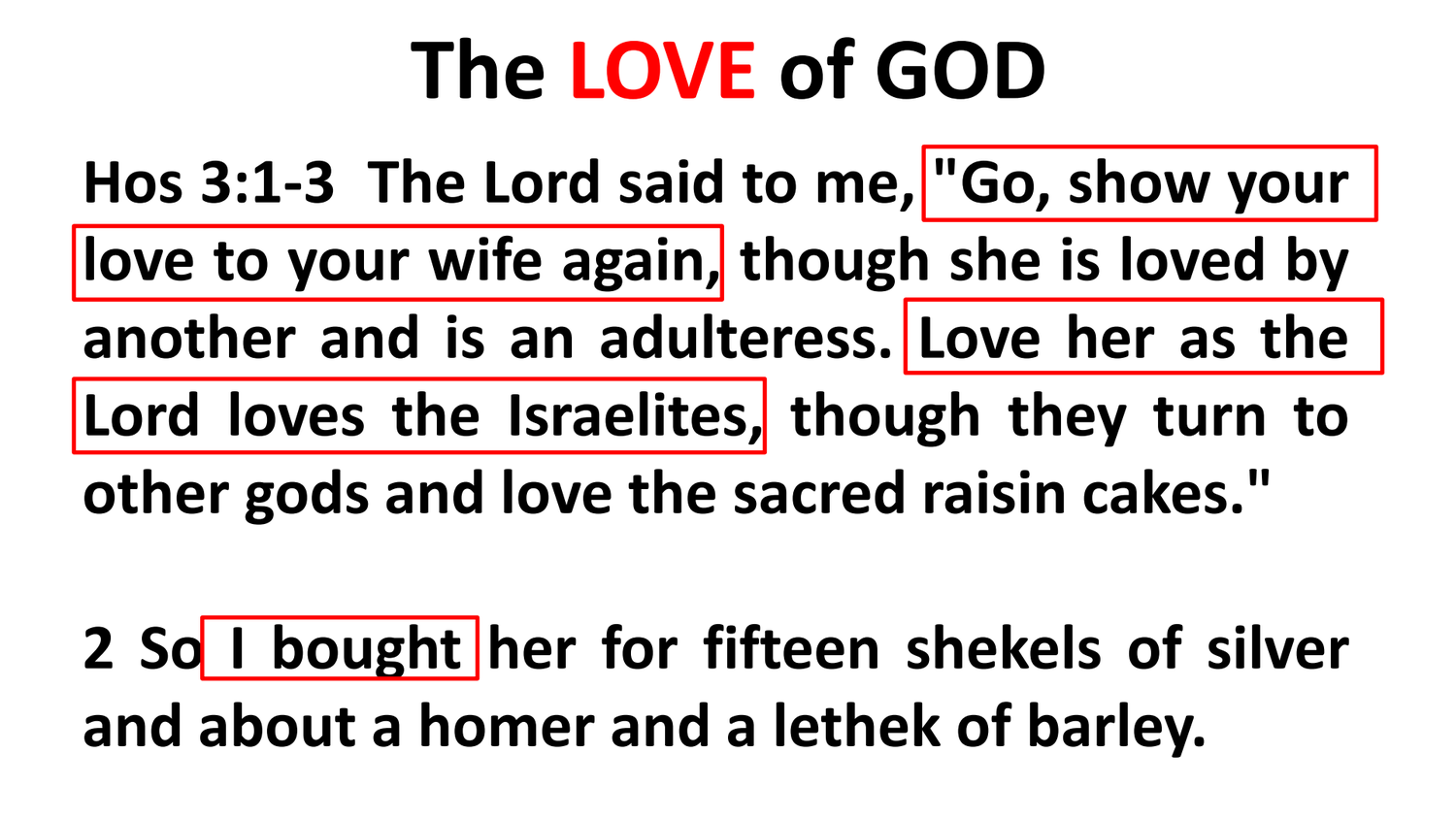## **The LOVE of GOD**

**Romans 5:8**

#### **But God demonstrates his own love for us in this : While we were still sinners, Christ died for us.**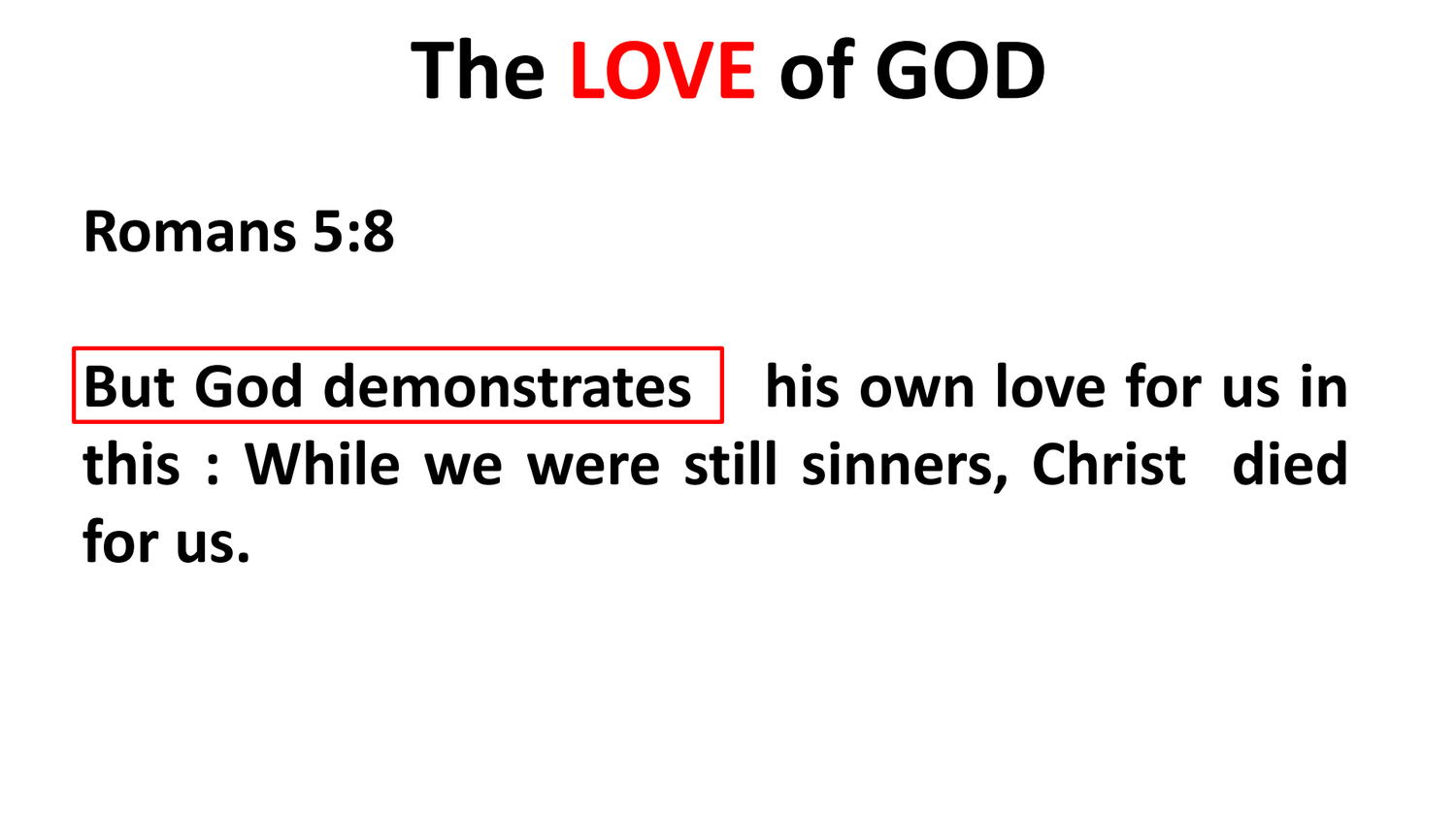## **Restoration**

- Hosea 1 : 10 11
- Hosea 2 : 16 21
- Hosea  $3:4-5$
- Hosea  $11 14$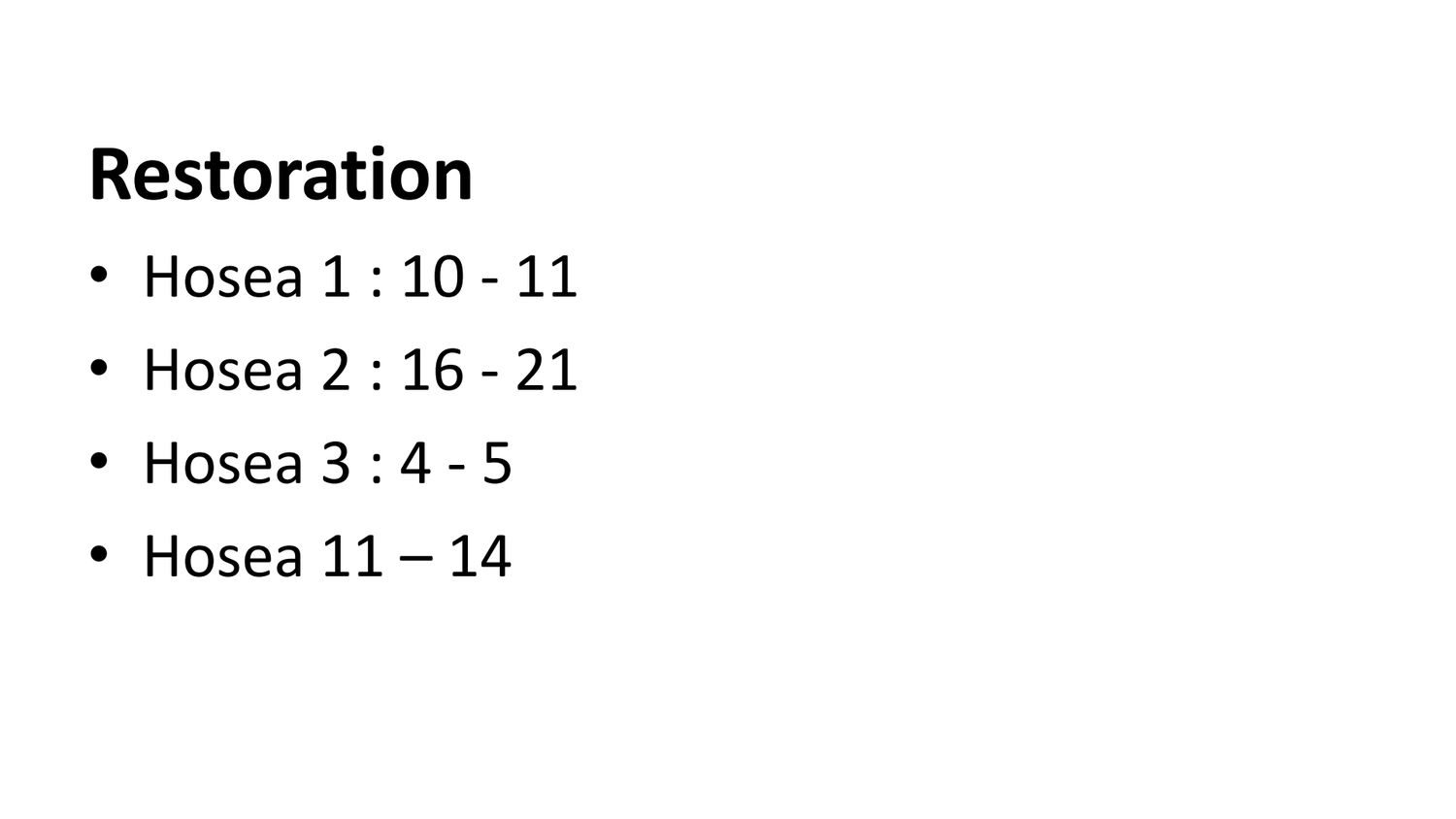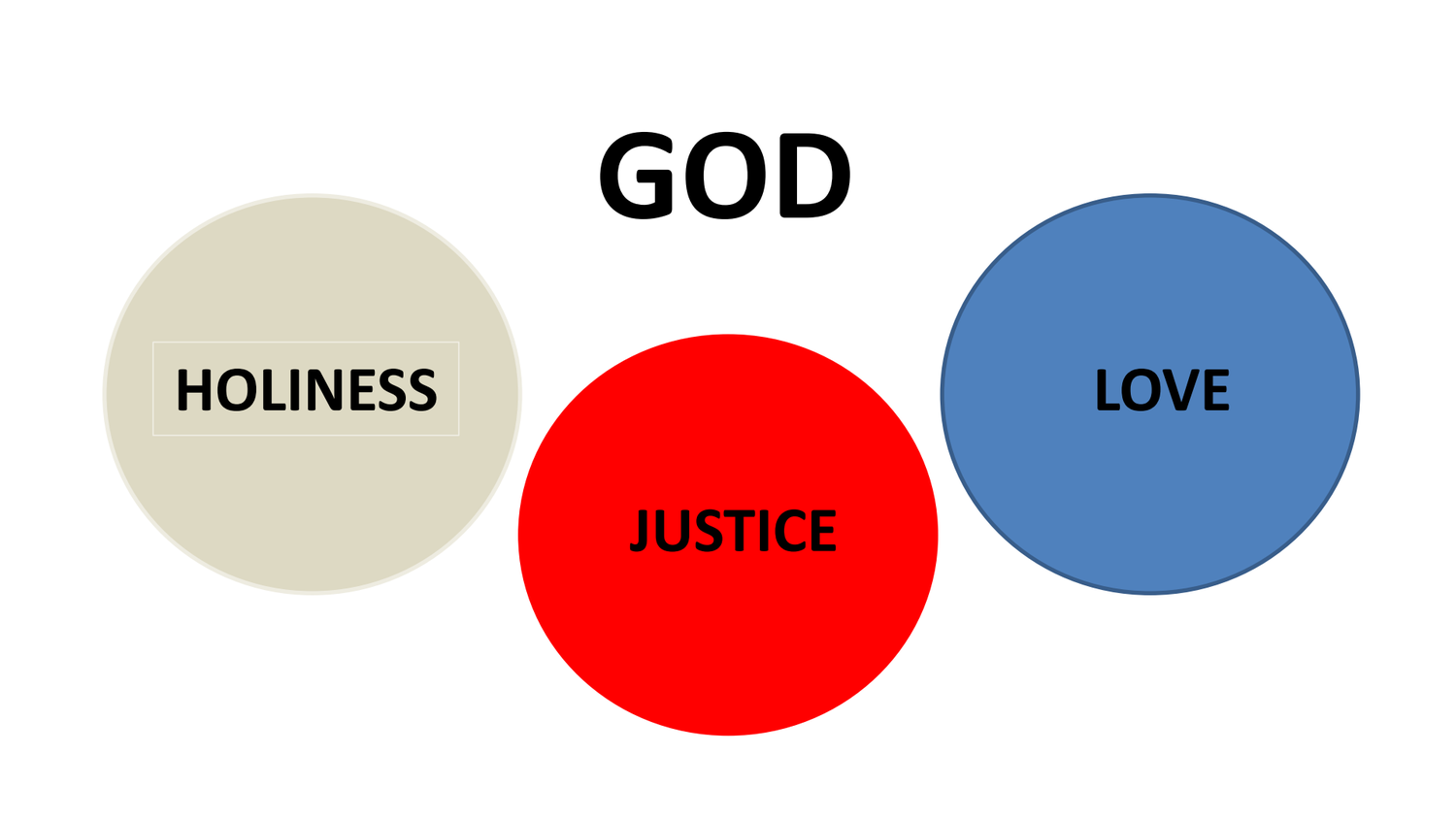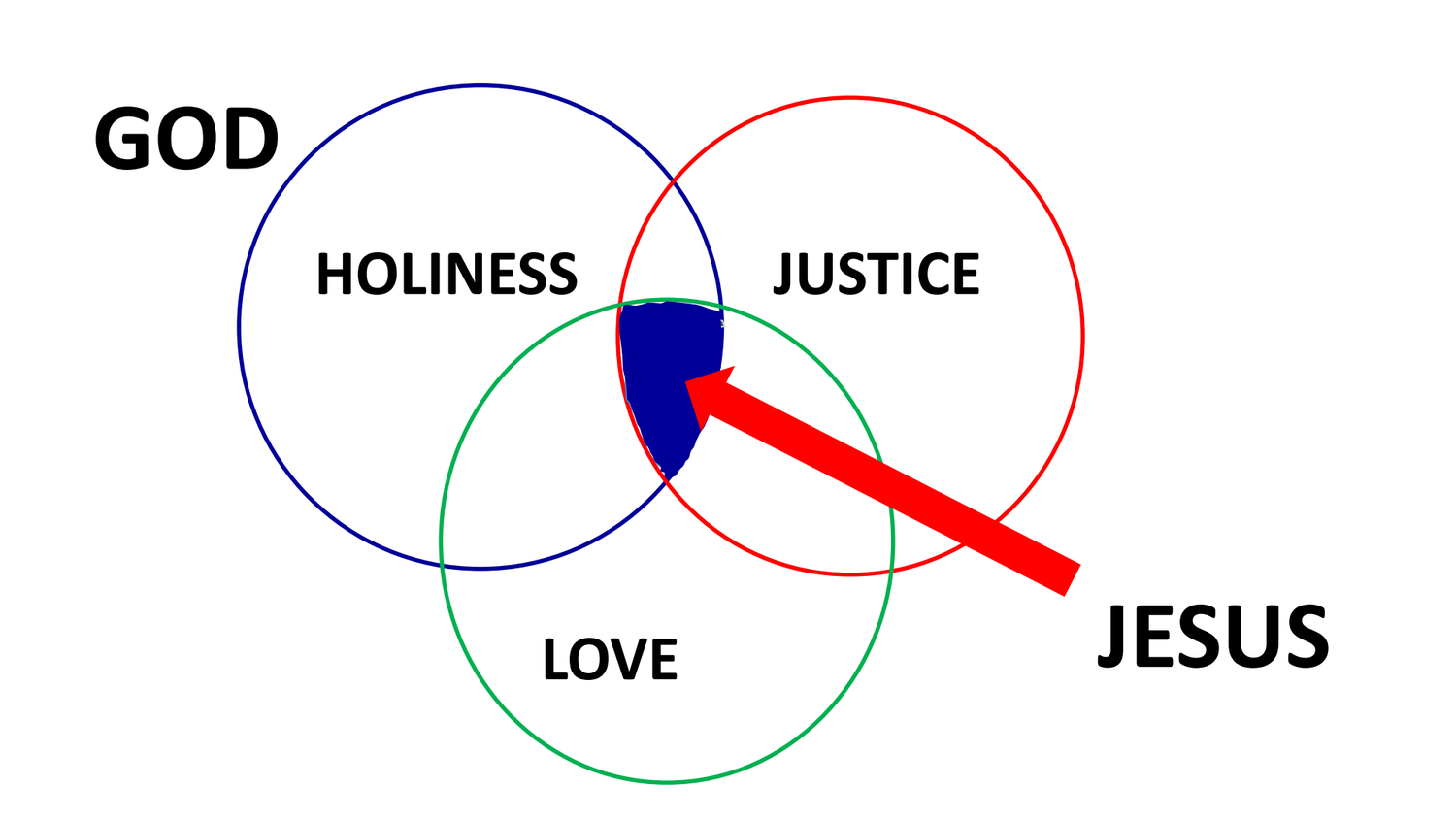#### Rom 3:21-26

**21 But now a righteousness from God, apart from law, has been made known, to which the Law and the Prophets testify. 22 This righteousness from God comes through faith in Jesus Christ to all who believe. There is no difference, 23 for all have sinned and fall short of the glory of God, 24 and are justified freely by his grace through the redemption that came by Christ Jesus.**